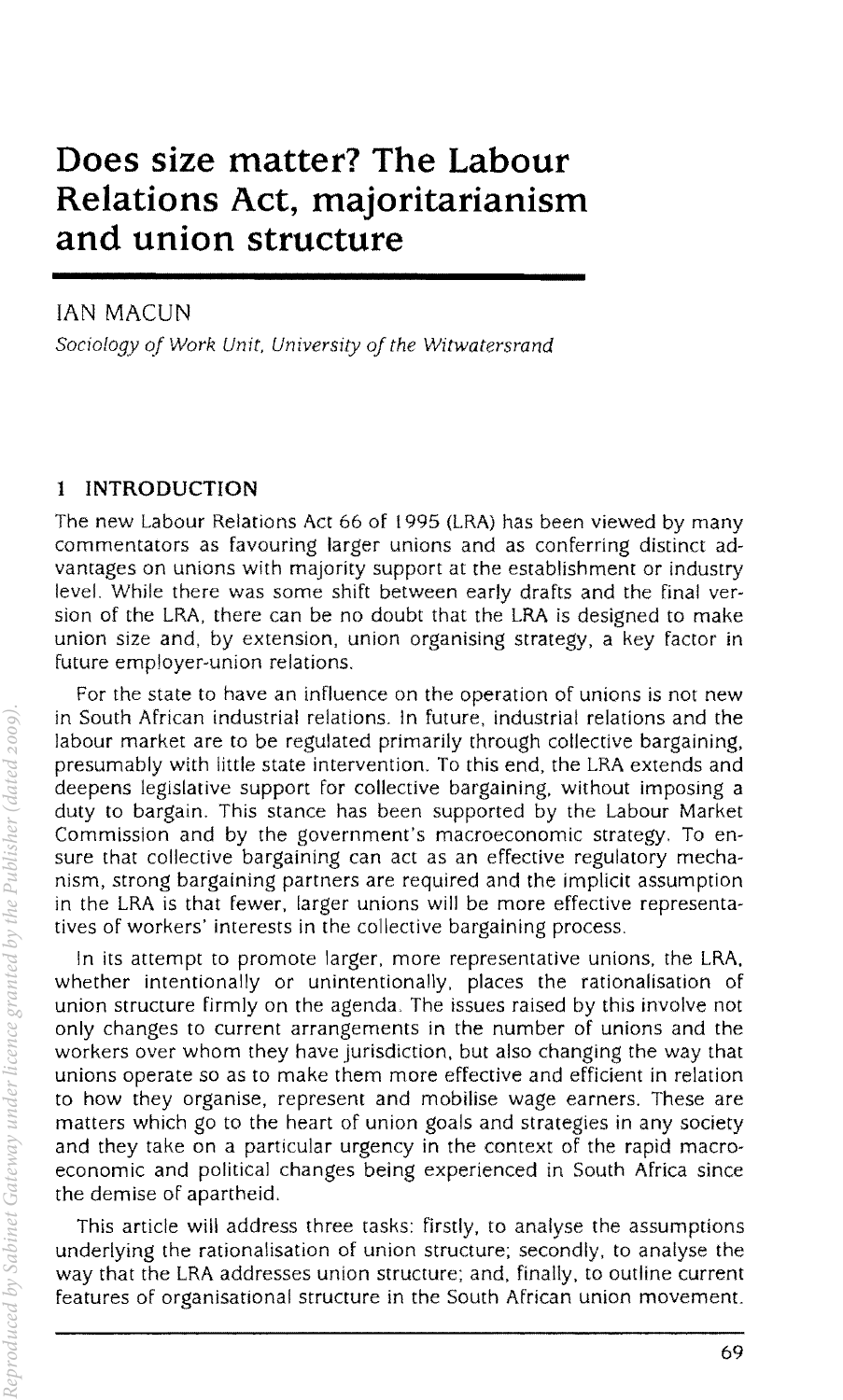The broad aim will be to assess whether the assumptions about union structure in the LRA present appropriate and realistic challenges to the organisational strategies of unions and, indeed, whether they are likely to enhance collective bargaining in general.

## 2 **RATIONALISING UNION STRUCTURE**

The concern with union structure in the LRA is by no means unique and follows a trend of structural change in the union movements of a number of countries, in many cases initiated by unions themselves, but also induced or supported by legislation. One of the more dramatic comparative examples is that of Australia where the number of unions was reduced from 326 in 1986 to 142 in 1995 (Labour Force Australia 1995). This rapid consolidation was set in motion by the Australian Congress of Trade Unions (ACTU), but was supported by government moves to revise the minimum size required for union registration. The rationale underlying this process of reform was to create fewer, larger unions which were assumed to be more efficient and better positioned to participate in social and policy debates.

In the UK since 1979 there has also been a "progressive and continued concentration of union membership within the largest unions, particularly since 1987" (Willman and Cave 1994: 395). This process has been marked by the formation of "super-unions", such as the AEEU and Unison,' unions which have been established via mergers between large unions, rather than the more usual process of a merger between a large union and one or more smaller unions. But the underlying rationale of this process of reform has been the protection of membership, not only the absolute number of members belonging to unions, but also relative membership. The shift in focus to relative membership in parts of the British union movement has been termed "market-share trade unionism", a form of unionism which is influenced by the economic constraints of member recruitment. In this case, union mergers are driven not only by a decline in membership, but by the savings achievable through concentrating members in single, large organisations.

Canada has also experienced significant merger activity, although in this situation the reasons have been more varied. The most common reason has been to deal with declining membership, but small unions have also sought to access the resources and expertise of larger unions, and mergers have occurred for political-ideological reasons (Ewer and Yates 1995).

Underlying many of these changes have been a few key assumptions. Firstly, it is assumed that the presence of many small unions should be reduced. Small unions are thought to be inefficient as they are unable to

I AEEU: Amalgamated Engineering & Electrical Union. Previously Amalgamated Engineering Union (AEU) and Electrical. Electronic, Telecommunications and Plumbing Union (EEPTU)

Unison: Formerly the Confederation of Health Service Employees (COHSE), National Association of Local Government Officers (NALGO) and the National Union of Public Employees (NUPE)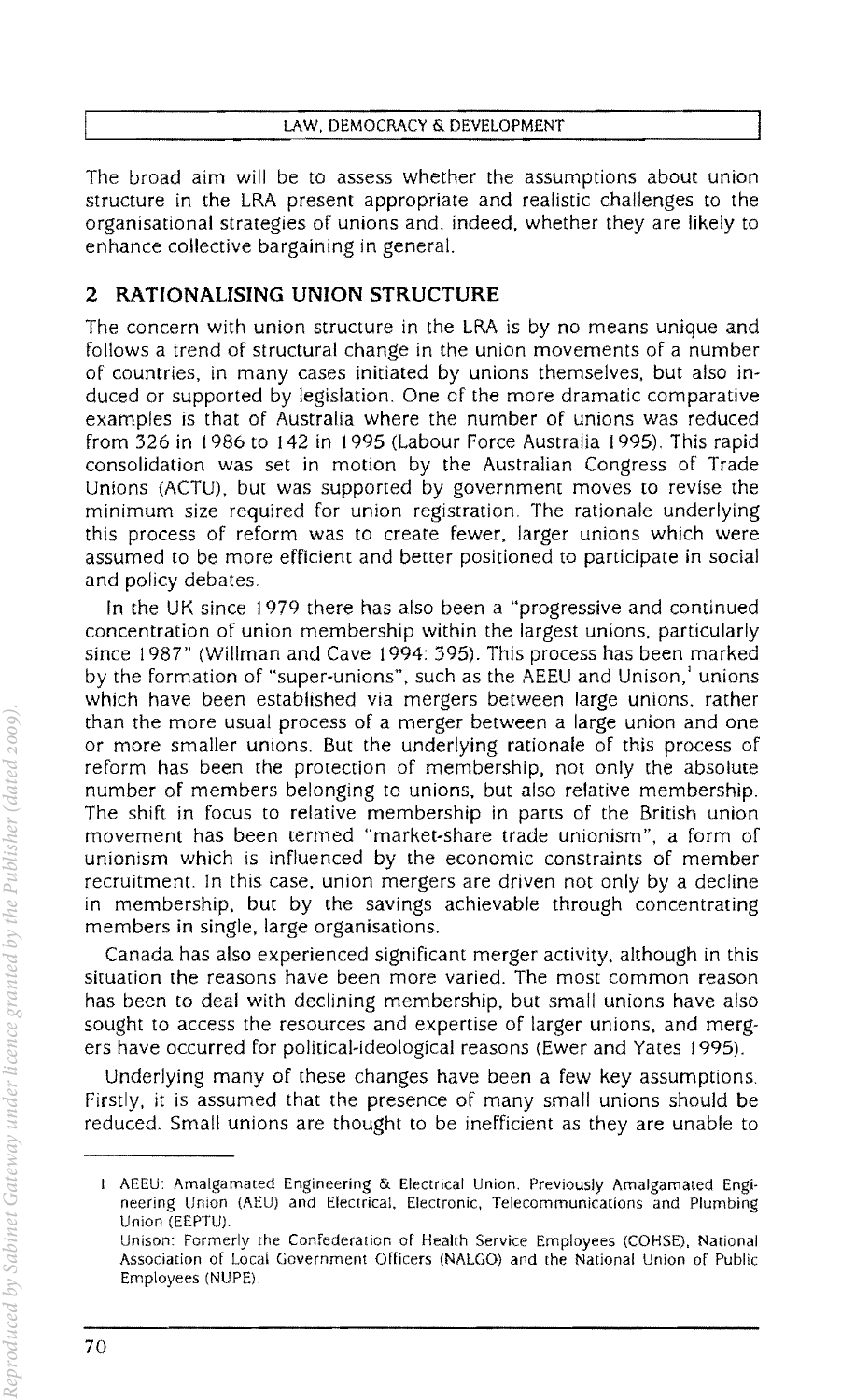cope with the costs of running an organisation. are not able to service their members properly and are often dependent on idiosyncratic, individual leadership. Moreover. the existence of large numbers of small unions perpetuates fragmentation of a union movement and weakens workers *vis-a-vis* employers.

Secondly. it is assumed that larger unions should be promoted and that union members should be concentrated in larger organisations. Larger unions are supposedly able to derive economies of scale in relation to bargaining strength and the level of membership service. Larger unions are also seen to be more powerful by virtue of numbers and their ability to make greater gains in the collective bargaining process.

Thirdly. it is assumed that the jurisdiction of unions should be streamlined and that there should be fewer unions operating in each industrial sector. Rationalising union jurisdiction is said to reduce disputes between unions. enable unions to establish coherent wage policies and engage in industrial policy formulation at an industry or sectoral level (Chaison 1995).

These assumptions, although often borne out in practice. do raise some general problems that warrant consideration. With regard to the question of union size, Chaison points out that small unions are not necessarily inefficient. particularly where they negotiate a limited number of collective agreements or where they represent specialised groups of workers in particular geographic areas. A good example. mirrored in the South African union movement, is that of airline pilots. Small unions may also have the advantage of being able to maintain a high level of service to members and good lines of communication and participation.

The notion that bigger is better in the case of unions has also been questioned on the grounds that heterogeneity of members' positions and interests increases as union size increases. Heterogeneity makes it more difficult to formulate common strategies and to mobilise members to act in support of demands and in solidarity with others. Larger unions may also be more bureaucratic and increase the risk of a greater centralisation of authority within an organisation at the expense of member participation.

Changing union jurisdiction. which has traditionally involved reducing the overlap between the membership of unions, has also been complicated by recent socio-economic developments. In many situations the rationale for jurisdictional reform has become less clear. The general approach to rationalisation of union jurisdiction has been the creation of industrial unions, with the broad aims of unifying union membership and simplifying collective bargaining along industry lines. Such aims have become less realistic as unions have tended to recruit members outside their primary jurisdiction. In many cases opportunistic organising has been driven by a need to maintain membership levels. But where the linkages between firms do not follow strict industrial demarcation. there may be a logic to spreading the bargaining strength of unions on other than purely industrial lines.

Secondly. the increase in union mergers has had the effect of blurring the boundaries of union jurisdiction. In Canada and the US, in particular.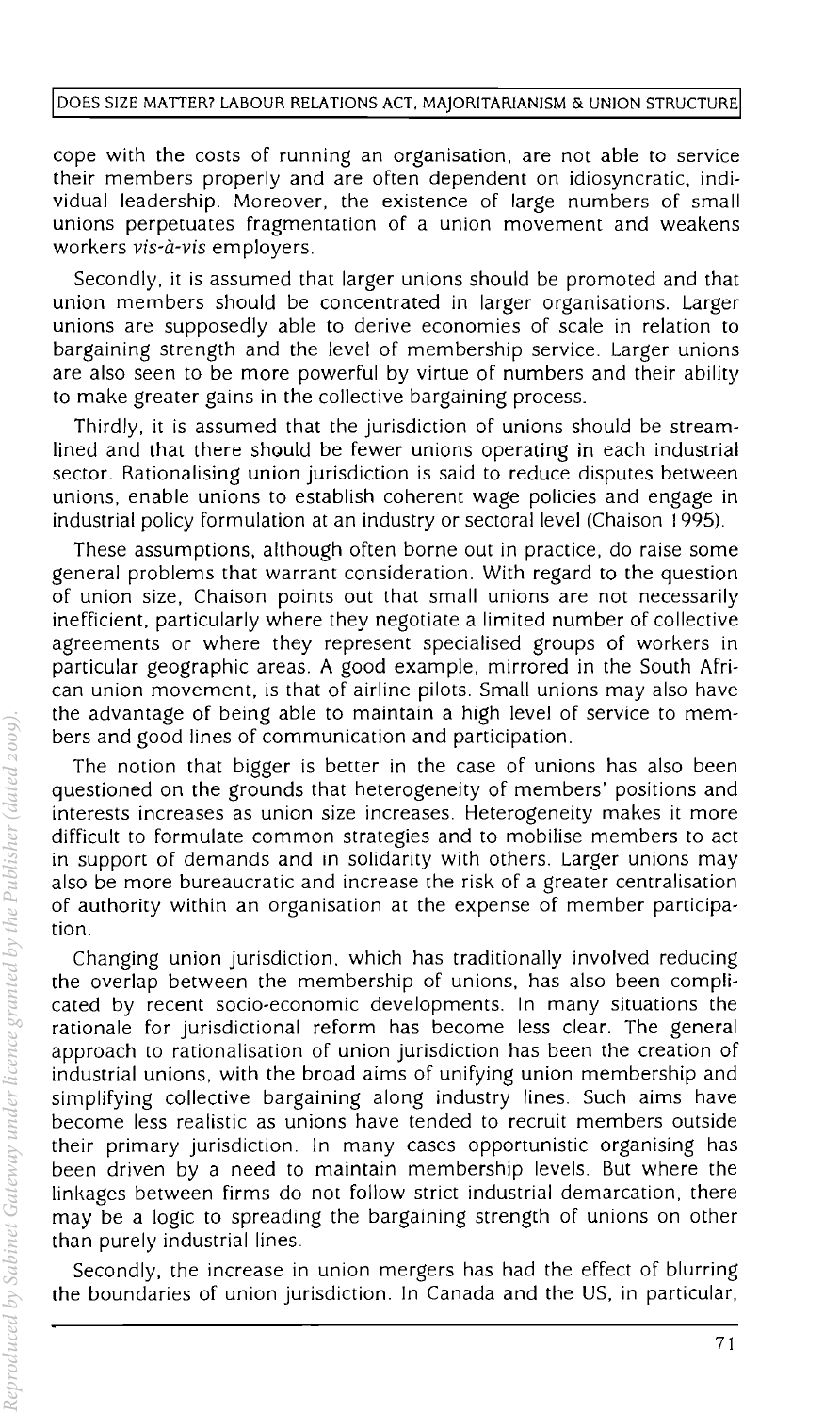jurisdictional boundaries have become extremely flexible as unions have sought to make up for loss of membership in what were their traditional core areas of organisation. This trend has developed to such an extent that Chaison suggests that "we are well beyond the stage at which jurisdiction can be rationalised" (Chaison 1995: 13).

Thirdly, the trend towards decentralised bargaining in certain countries has complicated the strategic rationale of aligning union structure with bargaining structure. Ensuring an overlap of union jurisdiction with industrial sector, so that greater integration of different levels of bargaining can occur, is unlikely to deliver strategic gains in the face of widespread decentralisation of bargaining arrangements.

The above problems point to the need for a more careful examination of the assumptions and goals underlying any process of rationalising union structure. Moreover, assumptions and goals which may have a logic and coherence in general terms, are really put to the test against the particular conditions to which they apply. Processes of rationalisation of labour movements may, thus, have desirable outcomes in certain situations and not in others.

The remainder of this article will seek to spell out the assumptions contained in the LRA regarding rationalisation and to discuss these in relation to key features of the structure of the South African union movement. First it will provide an overview of how the LRA may affect union structure.

## **3 THE LRA AND UNION STRUCTURE**

At first glance, the LRA seems to have little bearing on union structure. There are no thresholds for the registration of unions, no substantive regulations governing amalgamation of trade unions or the operation of federations. The reporting and financial requirements of unions are formal in nature and constitute no substantial interference in the internal operation of unions. Moreover, in terms of the transitional arrangements, any union currently registered with the Department of Labour may obtain a new certificate of registration as long as it complies with the requirements for registration. The Explanatory Memorandum to the Draft Labour Relations Bill put the view of the drafters in the following terms: "The proposed system of registration is simple and quick and complies with the right to freedom of association as guaranteed in the Constitution and by international labour standards." (Ministry of Labour 1995: 49.)

There is, however, one requirement for registration which has an important bearing on the internal structure or governance of unions and that relates to the constitution of unions seeking registration. The LRA requires unions to include basic principles of democratic governance in their consitutions as well as proper financial controls (s 95(5)). This requirement does not differ significantly from that contained in the old LRA, except that the procedures for election or nomination to office now have to be specified not only in the case of office-bearers and officials, but also of trade union representatives (s 95(5)(k)). The procedures surrounding the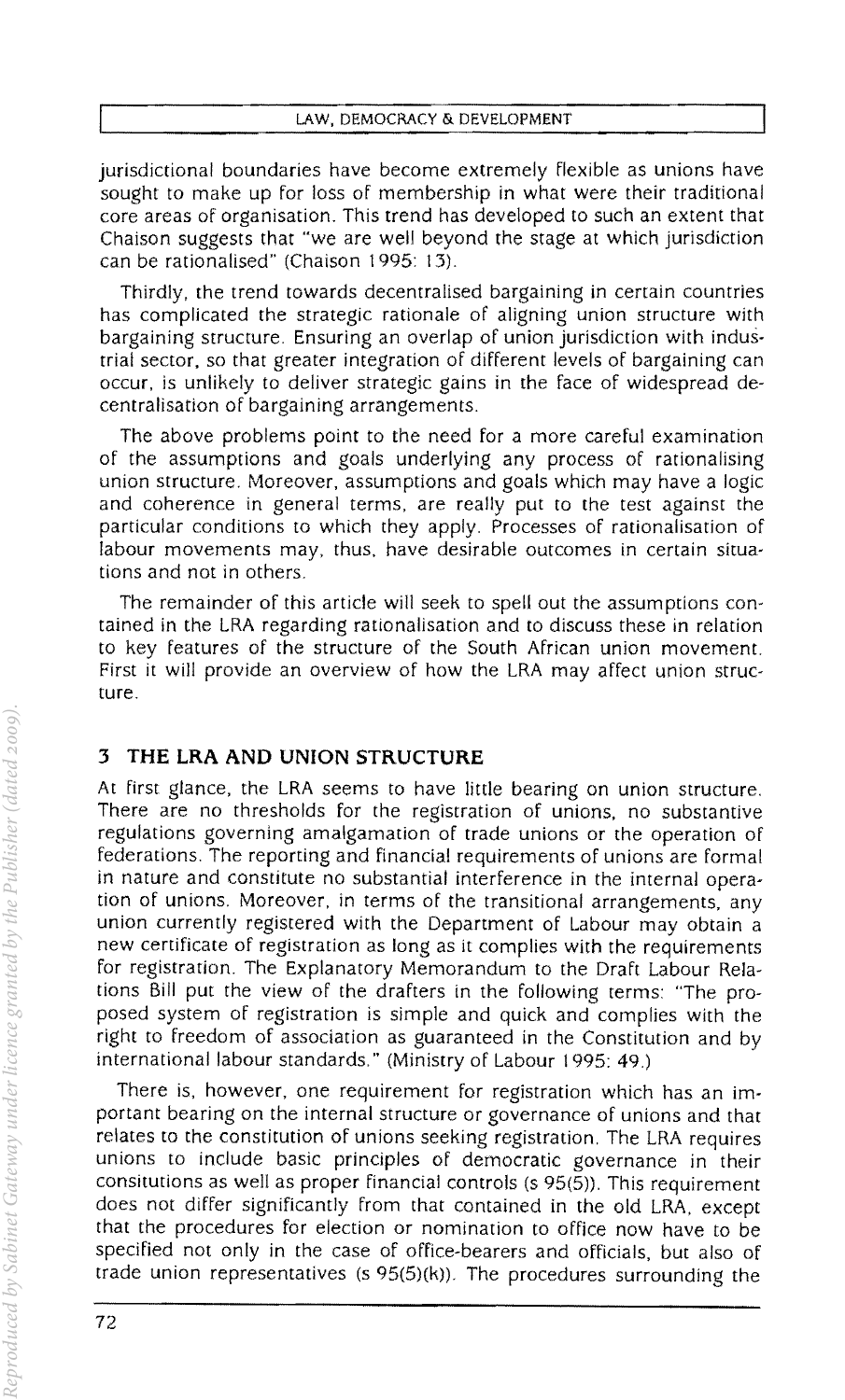removal of persons from elected or appointed positions and appeal procedures also have to be specified (s  $95(5)(m)$ ). Finally, the LRA requires the constitutions of both unions and employers' organisations to provide for balloting before a strike or lock-out and protection of members who refuse to participate in a strike or lock-out not sanctioned by majority vote  $(s 95(5)(p)(q)).$ 

In terms of the old LRA, unions seeking registration were required to demonstrate representivity within the area for which they sought jurisdiction. Representivity was not. however. strictly enforced by the industrial registrar and it would appear that membership records of unions were dealt with in a cursory manner. Representivity was also not enforced with regard to the scope for which unions were registered and multiple registration in areas of common jurisdiction was the order of the day. Furthermore. minority unions were accomodated by testing their representivity in relation to eligible membership. Thus if a union applying for registration sought to represent whites in particular categories of work. its representivity could be determined in relation to relatively small numbers of white workers and not in relation to the "general interests" of workers within a certain industrial sector. The objections of other unions to such registrations could then be judged according to the number of workers they represented within the relevant racial group (Cameron et al 1989: t 73). This practice encouraged a proliferation of unions.

Under the new dispensation. representivity is not a criteria for registration, but becomes important for accessing the rights and powers available through the LRA. For instance, representivity is a requirement for gaining organisational rights (ss 12-16), applying for the establishment of statutory councils (s 39), entering into agency and closed shop agreements (ss 25, 26) and applying for the establishment of workplace forums (s 80). In relation to a number of these mechanisms. representivity may be achieved by two or more registered trade unions which jointly represent a majority of the employees concerned<sup>2</sup> (Government Gazette 16259 1995). It is this reliance on representivity which has led to the widespread opinion that the LRA favours larger unions and that it contains a majoritarian tendency. This reaction was captured most succinctly by Baskin and Satgar who note: "the LRA is profoundly majoritarian. Unions with majority support get distinct advantages. Small, minority and craft-based unions are disadvantaged. The message for unions is clear ... grow or stagnate'" (Baskin and Satgar 1995: 12.)

The rationale underlying this approach is to be found in the LRA's strong support for the collective bargaining process. While the LRA does not include a statutory duty to bargain, it supports and encourages collective bargaining through a variety of mechanisms. The most fundamental of these mechanisms is that of the organisational rights which registered, representative unions are able to acquire. These rights are clearly intended to assist unions in establishing and maintaining a viable presence

<sup>2</sup> In the original draft version of the Act, representivity referred to a single union with majority membership.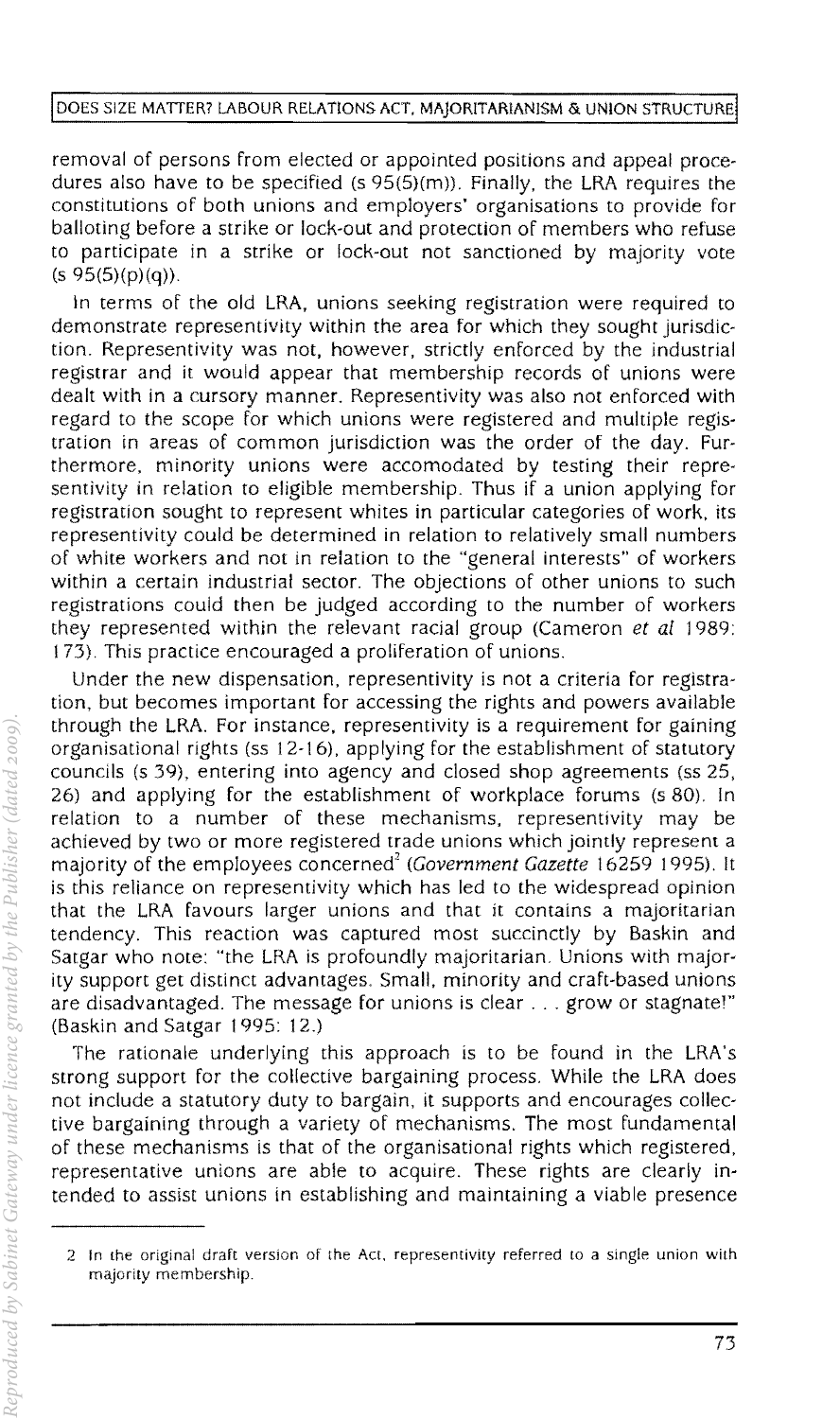in the workplace, thereby enhancing the prospects of collective bargaining. The introduction of organisational rights could be viewed, in part, as a substitute for the statutory imposition of a duty to bargain. It is important, therefore, to examine more closely the criteria for gaining access to these rights before being able to consider the possible impact of these rights on the development of unions.

## **4 FROM "BARGAINING UNIT" TO "WORKPLACE"**

The key prerequisite for acquiring organisational rights is, as mentioned above, the requirement that a union should be "representative". This begs the question as to which catergories of workers unions are required to be representative of and for which areas of jurisdiction. The concepts used in the LRA are those of "employees" and "workplace". Employee is defined as "any person, excluding an independent contractor, who works for another person or for the State and who receives, or is entitled to receive, any remuneration; and any other person who in any manner assists in carrying on or conducting the business of an employer" (s 213). A workplace, on the other hand, is defined (except in relation to the public service) as "the place or places where the employees of an employer work. If an employer carries on or conducts two or more operations that are independent of one another by reason of their size, function or organisation, the place or places where employees work in connection with each independent operation, constitutes the workplace for that operation." (5213.)

These definitions have important implications for unions. At present, collective agreements between unions and employers generally extend rights to unions in respect of a particular bargaining unit, demarcated in terms of certain categories of employees usually defined by skill and/or job grade. The approach in the LRA is aimed at moving away from narrowly defined bargaining units to the promotion of representivity beyond particular categories of workers and beyond individual company sites to multiple workplaces wherever a company operates at more than one site. Representivity applies to a registered union or to two or more registered unions, which suggests an encouragement of either single union bargaining in workplaces or co-operation between unions in multi-union situations.

The LRA makes a further distinction between majority unions and unions that are "sufficiently representative". The latter form of representivity is not defined in the LRA, but in the case of disputes about the acquisition of organisational rights, the directives provided to the Commission for Conciliation, Mediation and Arbitration (CCMA) are worth noting. The commissioner to whom such a dispute has been referred for arbitration must seek

- "{il to minimise the proliferation of trade union representation in a single workplace and. where possible, to encourage a system of a representative trade union in a workplace; and
- (ii) to minimise the financial and adminstrative burden of requiring an employer to grant organisational rights to more than one registered trade union." (S 21(8)(a).)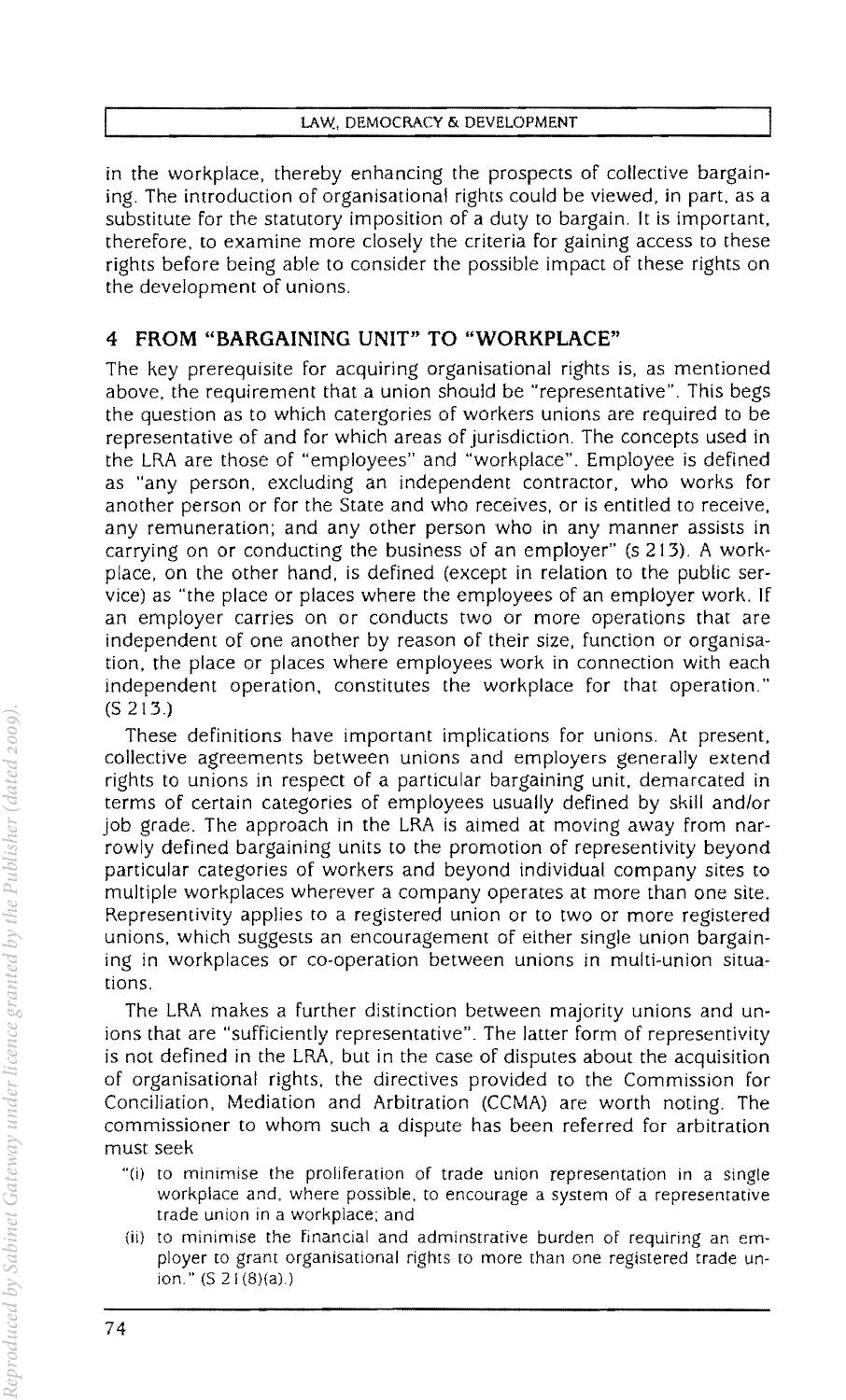#### DOES SIZE MATTER? LABOUR RELATIONS ACT, MAJORITARIANISM & UNION STRUCTURE

It is quite possible that these guidelines will translate into fairly high levels of representivity being required. When read alongside the definitions of "workplace" and "employee". it is clear that a possibility exists of significant pressure being brought to bear on smaller unions and unions that are not representative of all employees. Le Roux sums up the challenge to unions as follows:

"The fact that the union must be representative of all employees within the workplace, irrespective of their rank or status, and irrespective of whether they are part time. probationary or temporary employees, could also make it more difficult for the union to establish the degree of representativeness required. It may then be required to recruit members from amongst groups of workers it has traditionally not represented or who are more difficult to recruit." (Le Roux 1995 24.)

This challenge to unions to broaden their representivity could have consequences for union structure, but has to be considered in the context of the LRA's commitment to the primacy of collective bargaining and collective agreements in regulating relationships. The LRA specifically permits employers and unions to enter into agreements in respect of orgariisational rights even if the union does not have the required degree of representivity (s 20). Previously registered unions with existing agreements are able to retain these (Sch 7 item 13(2)).

Ultimately. the approach to union size and structure in the LRA is a flexible one. There are no restrictions on union entrance to the system of collective bargaining through strict criteria for registration; and. once in the system. the overriding determinant for access the rights and powers offered by the legislative framework will be the collective bargaining process. This approach is likely to offer some protection for the ability of smaller unions to retain or acquire organisational rights via collective agreements. On the other hand, the LRA clearly intends to encourage rationalisation of union structure by extending organisational rights (and other rights contained in the LRA) to viable unions that represent all categories of employees, or to unions that are able to co-operate with each other. In this respect the legislature appeared to share the assumptions referred to above, to the effect that the presence of fewer, larger unions is to be encouraged. Smaller unions. representative of particular interests may continue to exist, but this will depend to a significant extent on the willingness of employers to recognise them.

How might this approach affect the structure of unions in South Africa? To address this will require a brief detour to outline the main features which characterise union structure at present.

## **5 UNION STRUCTURE IN SOUTH AFRICA**

South Africa's union structure can be described as having evolved. much like the British tradition, from a predominance of craft unions in the early part of the century to a situation of multi-unionism in the latter part of the century. Within the contemporary situation of multi-unionism. the majority assume the characteristics of either artisan unions, industrial unions (primarily open industrial unions) and non-manual unions. The unions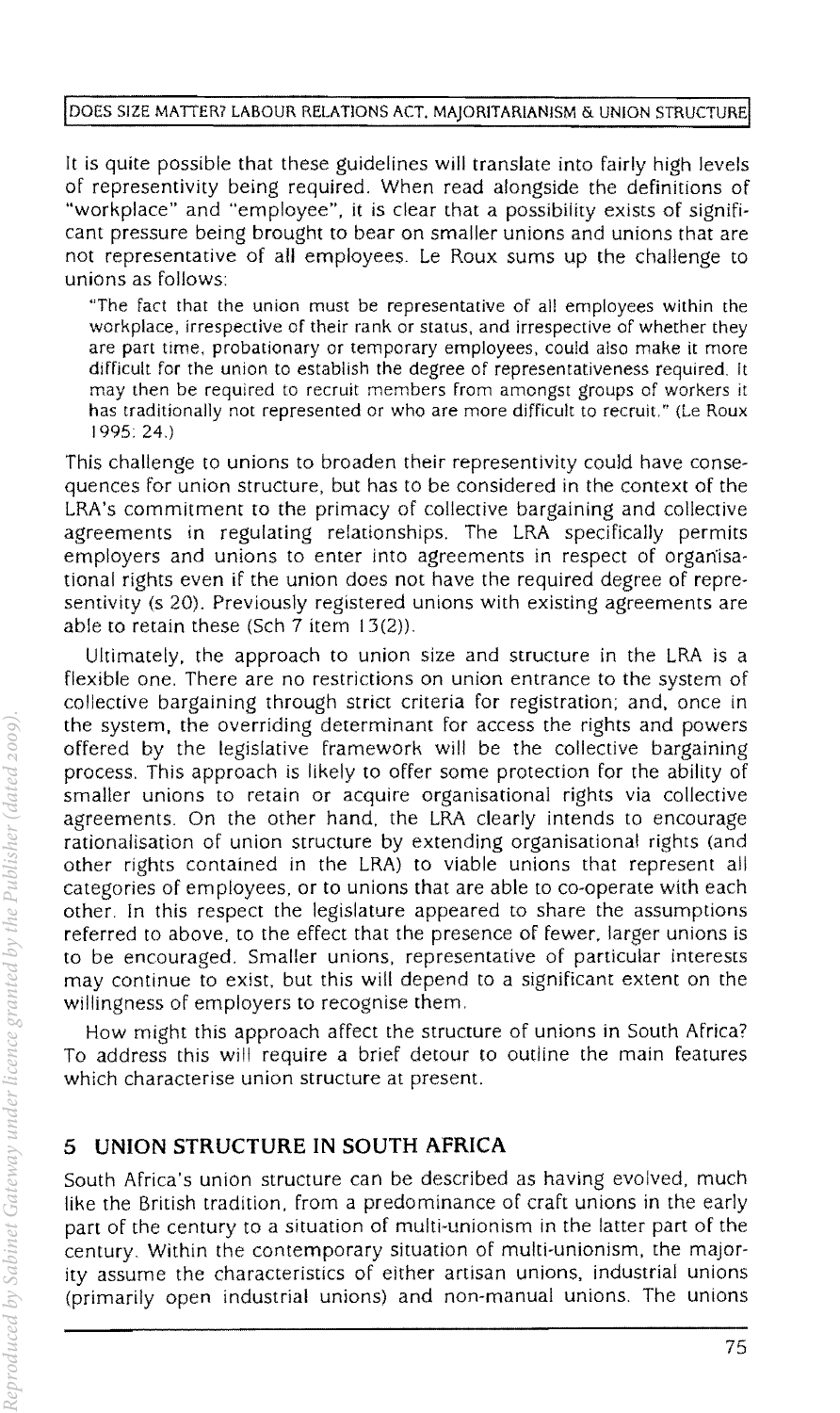that have grown most rapidly and that contain the majority of unionised workers are the open industrial unions which are mainly representative of black workers in the lower levels of skill within their industries. They are, therefore, not true industrial unions in the sense of being vertical in character and encompassing of the entire organisational hierarchy within that industry.

The reasons for this are relatively straightforward. The independent unions which emerged during the 1970s made a strategic choice to recruit unorganised (in practice, predominantly black) workers irrespective of what jobs they did. In the context of a racial division of labour there was an inevitable correspondence between job category and membership of the emerging black unions. In some regions. union organisation proceeded within the confines of particular industrial sectors. Even where a model of general unionism was opted for, this tended to evolve into industrial unionism within a relatively short space of time. A good example of such a shift from a regionally based, general union to a national, more industry-specific form of union organisation is provided by the first major exponent of general unionism to emerge in the 1970s, the General Workers Union (GWU).' Most of the general unions which did organise Significant numbers of workers during the 1980s were later absorbed into industrial unions through mergers, or went into decline.

While the nature of industrial unionism was thus limited by the racial division of labour, it also exhibited a marked degree of flexibility in relation to organisational boundaries. This is true particularly for the manufacturing sector, where most large, industrial unions operate across a number of divisions.

The thrust towards industrial unionism has occurred alongside of the continued presence of older craft unions and a numerically more significant proliferation of relatively small, diverse unions which are, by and large, not affiliated to any of the major federations. Many of these unaffiliated unions would seem to operate in respect of particular interests and often on a quite limited geographic basis. These unions are widely spread across the different sectors of the economy and represent workers from a range of different occupational groupings. Many appear to have remained in existence for a considerable period of time, despite the trend for optimal union size to increase in response to the increasing cost of servicing members effectively (Salaman 1987: 92). Most unions have fewer than 25000 members and only 11 have more than 50000 - taken across all sectors. In the manufacturing sector there are no more than four unions with more than 50 000 members (Levy and Associates 1996).

Unlike many of the advanced industrialised countries, the total number of unions in South Africa has thus increased significantly over the past two decades (see Table 1). This trend has occurred despite the consolidation, primarily through merger activity, of many of the larger and more dynamic unions. The unions reflected in Table 1 only include those that were

<sup>3</sup> See the historical analysis of the GWU (Morris 1986).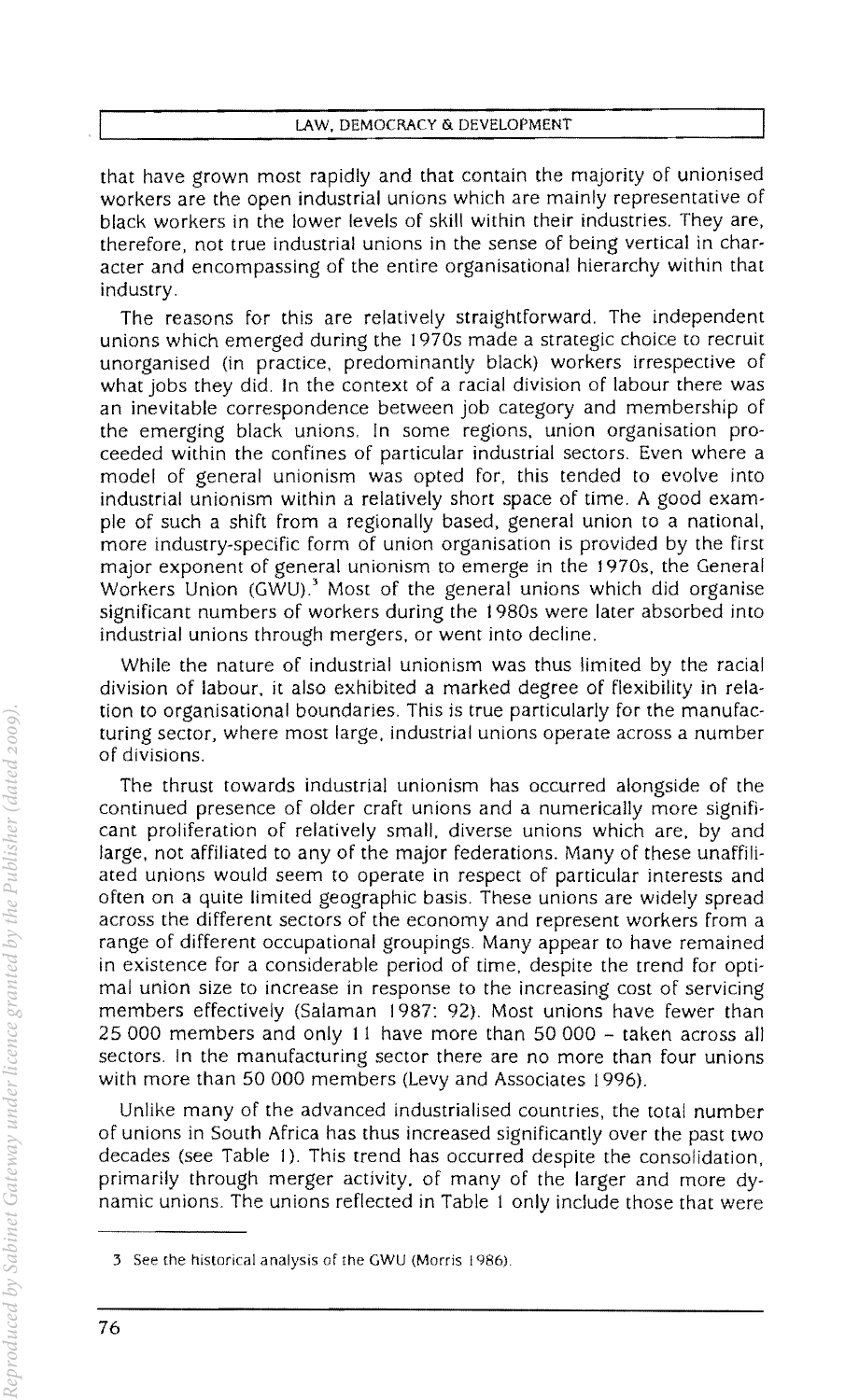registered with the Department of Labour in terms of the old Labour Relations Act (28 of 1956) and thus exclude unions **in** the public sector, unions established more recently to organise agricultural workers and unions organising domestic workers. Within the public sector there were, as of 1995, 25 unions which fell under the Public Service Labour Relations Act of 1994, two police unions and three unions in the educational sector. There were also five unions in the agricultural sector. There was one union organising amongst domestic workers and one in the SA National Defence Force. An approximate total for all unions in 1995, thus, was 285. These 285 unions represented approximately three million workers in the economy as a whole.

The high number of unions has to be considered against a background where, of the total unionised workforce. over 40 % were organised by the 19 unions affiliated to the Congress of South African Trade Unions (COSATU) Taken together with the number of unions affiliated to the two other major federations, Federation of South African Labour (FEDSAL) and the National Council of Trade Unions (NACTU), over 60% of all organised workers were concentrated in not more than 42 unions. Moreover, within these three federations there has not been any significant fragmentation, with the number of affiliates remaining fairly stable over the past five years. The largest federation, COSATU. has experienced more rapid growth than the other federations and has attracted new affiliates as well as experiencing growth amongst some of its affiliates through mergers with smaller unions and staff associations. While the growth of COSATU and many of its key affiliates has slowed down during the 1990s, there is no doubt that it constitutes the dominant force within the union movement as a whole.

Looked at in this way, there would appear to be less fragmentation in South Africa's union structure than the high number of unions suggests.

A final feature of the structure of the South African union movement which bears noting is the apparent predominance of single unionism within firms, at least in the manufacturing sector. Recent surveys conducted within the manufacturing sector have found that firms with single unions are far more common than firms in which two or more unions operate. One national survey of 399 firms found that 48.6 % of firms had a single union, whereas a smaller survey of 96 unionised establishments in the Gauteng area found 77 % to have a single union.· **In** both cases, the probability of multiple unionism rose with the size of the plant.

Contrary to the image of multiple unionism which is often presented, and which the increase in the total number of unions suggests, it therefore appears that firms with single unions are more common within the industrial relations system. This further underlines the importance within

<sup>4</sup> The first survey was the SA Labour Flexibility Survey (SALFS). The second was the Worker Representative Survey (WRS). Both surveys formed part of the International Labour Organisation (ILO) Country Review undertaken as part of the work of the Comprehensive Labour Market Commission (Restructuring the South African Economy: Report of the Presidential Commission to Investigate Labour Market Policy (RP *83/1996».*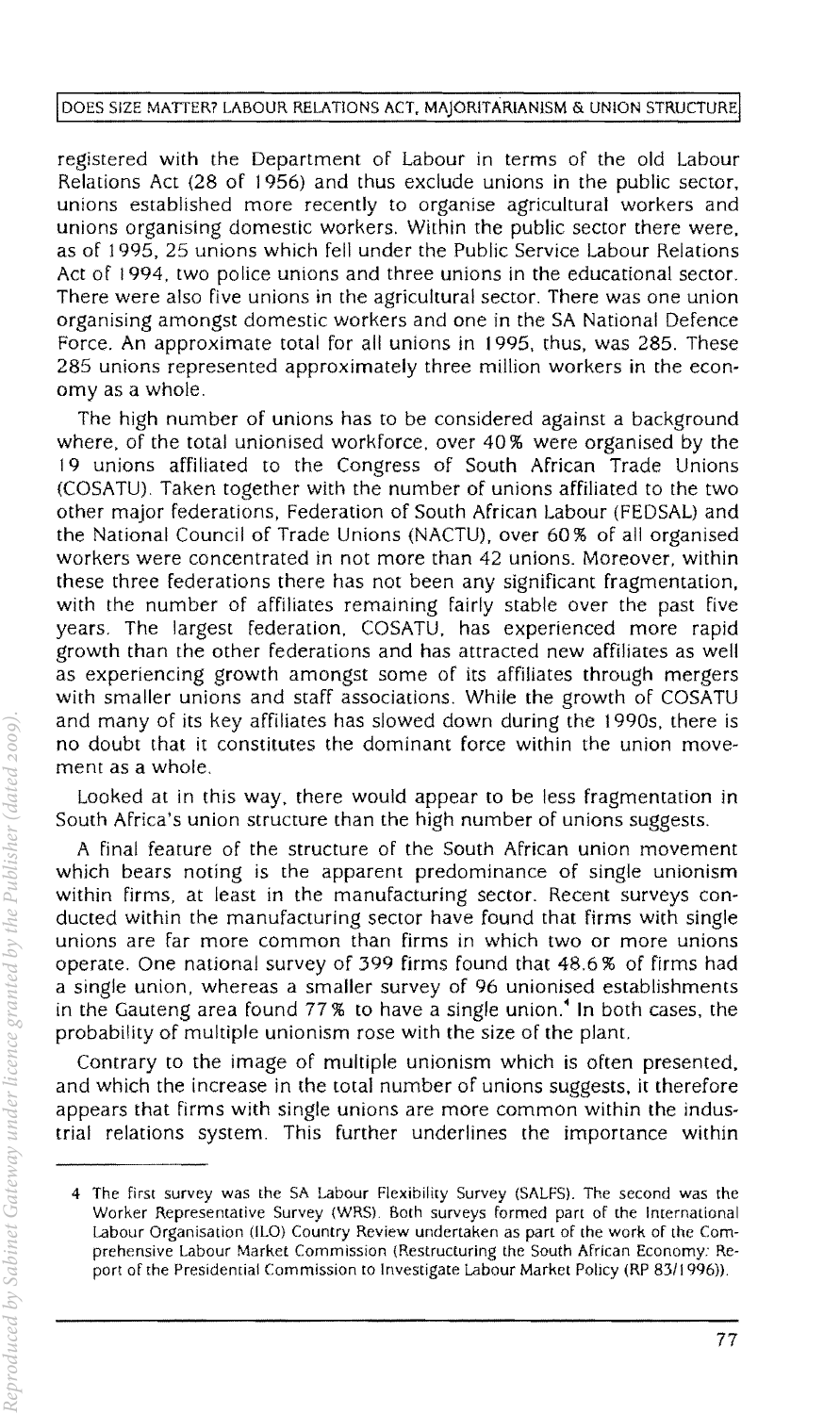collective bargaining of a small number of relatively big unions, surrounded by many smaller. more dispersed unions representing more specific interests,

But such a picture still leaves unanswered the crucial question of the nature of organisational fragmentation.

## **6 NATURE AND CONSEQUENCES OF ORGANISATIONAL FRAGMENT ATION**

A focus on the degree of organisational fragmentation in the union movement might suggest that rationalisation along the lines contained in the LRA is a feasible option. But it would only be feasible if one could assume that the larger and more influential unions are able to achieve the degree of representivity enVisaged by the new dispensation and if **it** is realistic and politically feasible to limit the growth in the number of trade unions, Moreover, rationalising union structure should clearly have as its outcome better representation within collective bargaining and within the workplace. To begin to assess the prospects of such outcomes and to assess how unions might respond to a changing economic. political and legal environment in general, the nature of organisational fragmentation is at least as important as the degree of fragmentation,

Understanding the nature of organisational fragmentation inevitably demands a sensitivity to the existing characteristics of unions - demarcations between them, patterns of growth. sources of division and competition - all of which are likely to exercise tight constraints on how unions are able to adapt strategically and organisationally to Changes in the environment in which they operate, In the South African union movement there are a number of complex historical. political, social and organisational factors which have shaped union fragmentation, a few of which can be briefly highlighted,

The most obvious and enduring source of fragmentation amongst unions is that of the racial division of labour which continues to influence organisational boundaries and intraorganisational structure, An exception to this would be some unions and staff associations in the finance and public sector. such as the SA Society of Bank Officials (SASBO). where membership spans a broader spectrum within the occupational hierarchy, The reflection of the racially-based occupational structure in union membership composition has also served to provide particular identities for unions. The predominantly black unions have been characterised by militant. anti-apartheid policies and strategies. combined with decentralisation of authority and power within their organisations. whereas unions of more skilled and white-collar workers have tended toward greater internal centralisation and more moderate (or conservative) economic and political policies,

Organisational boundaries and intraorganisational structure also bear a relationship to the exercise of market power. In this respect. craft unions and unions of skilled and white collar workers have been able to control access to jobs and to determine wage rates through institutional mechanisms, primarily the industrial council system. whereas the open industrial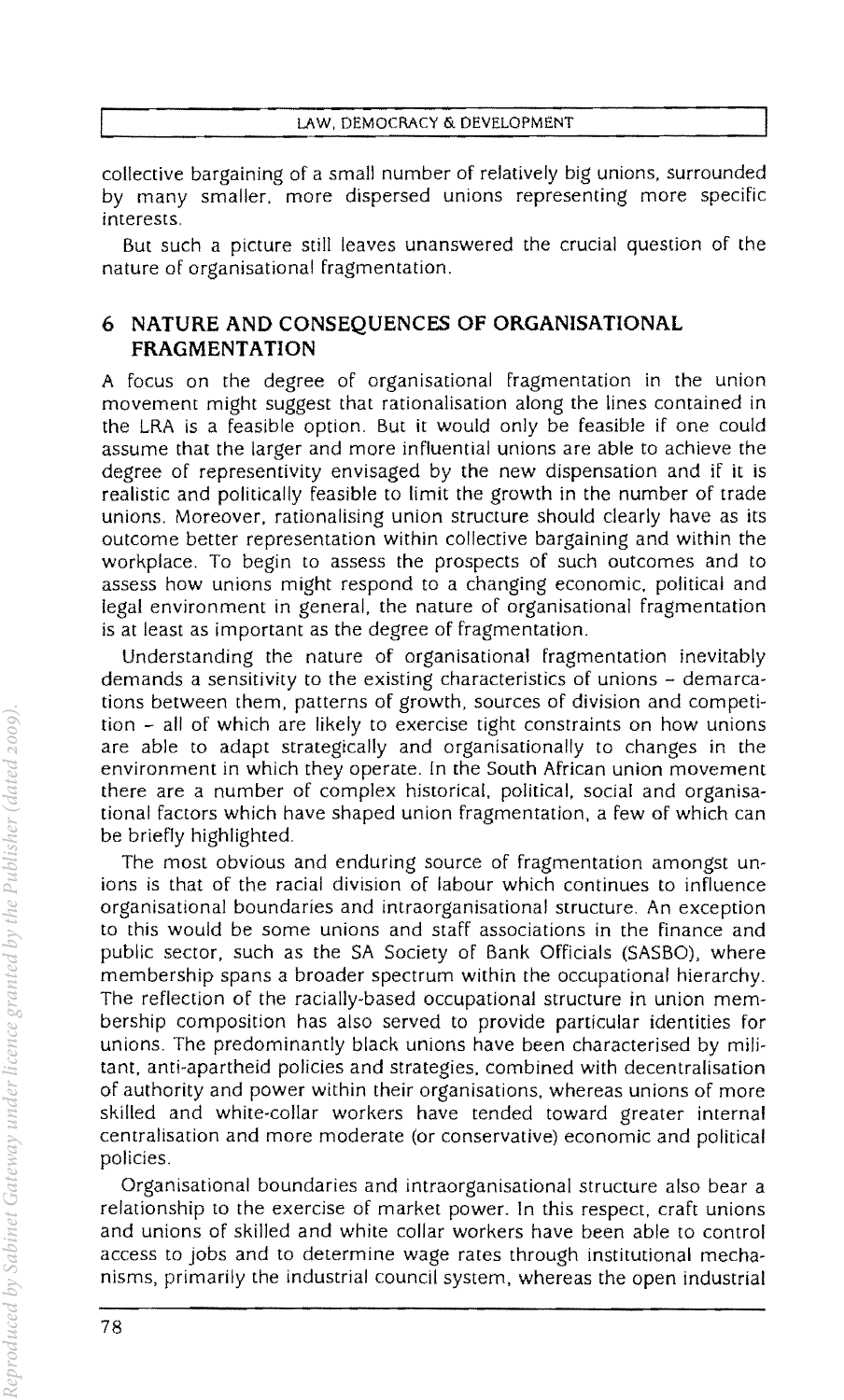#### DOES SIZE MATTER? LABOUR RELATIONS ACT, MAJORITARIANISM & UNION STRUCTURE

unions have relied on collective bargaining, backed up by the threat of industrial action. Union size and density have been relatively more important to the industrial unions within this schema. as numbers have been critical to the exercise of power in collective bargaining.

While the racial division of labour has been central to the enduring nature of union fragmentation. its continued relevance as a source of fragmentation is constrained by the slow growth in skilled jobs and skilled personnel and by the upward mobility of black workers into semi-skilled and skilled occupations. many of whom are attracted to the open industrial unions of COSATU and NACTU. This trend is borne out by the lack of growth amongst the old craft unions  $\sim$  for example, unions such as the SA Boilermakers and the SA Electrical Workers Union. Some affiliates of COSA TU have also reponed growth in membership amongst skilled and white collar workers, but the numbers are not significant enough to suggest any real change in the organisational fragmentation shaped by the racial division of labour (Baskin 1994 and 1996).

Despite the constraints on ongoing fragmentation arising from the division of jobs and skills along lines of race. this phenomenon is likely to act as a real obstacle to increased union representivity within the workplace. Differing organisational identities and strategies which have been heavily influenced by the apartheid workplace will militate against the ability of unions to represent a broader spectrum of wage earners within firms. Representivity is. in most cases. likely to continue to be determined within the existing context of bargaining units. and changes are more likely to come about through developing co-operation between unions in multiunion workplaces.

The likelihood of co-operation between unions rather than the development of inclusive union organisation in workplaces is furthered by another underlying source of union fragmentation. namely political divisions within the union movement. Political divisions have historically overlapped with racial divisions to a large extent. and have also cross-cut racial groups and skill divisions. They have served to divide unions at the workplace level and the federation level where. despite co-operation in forums such as NEDLAC. political differences continue to shape the internal affairs of the federations and their relations with other groupings.

A final dimension of organisational fragmentation is a spatial one. Although not enough information is available to establish a clear map of the union movement and its areas of geographic concentration, it seems very likely that the open industrial unions predominate in larger workplaces concentrated in the urban areas. whereas newer unions have been developing in smaller centres and in areas on the periphery of the major industrial centres. A marked characteristic of unions registering during 1995 was their general nature - of 44 newly registered unions, half were registered for a range of industries. A good example is that of the SA General and Allied Workers Union which registered early in 1995 for the commercial distributive trade. the printing and newspaper industry, security services in Durban. farming undertakings in Alfred. Lower Tugela and Lower Umfolozi. and the leather industry in the Lower Tugela.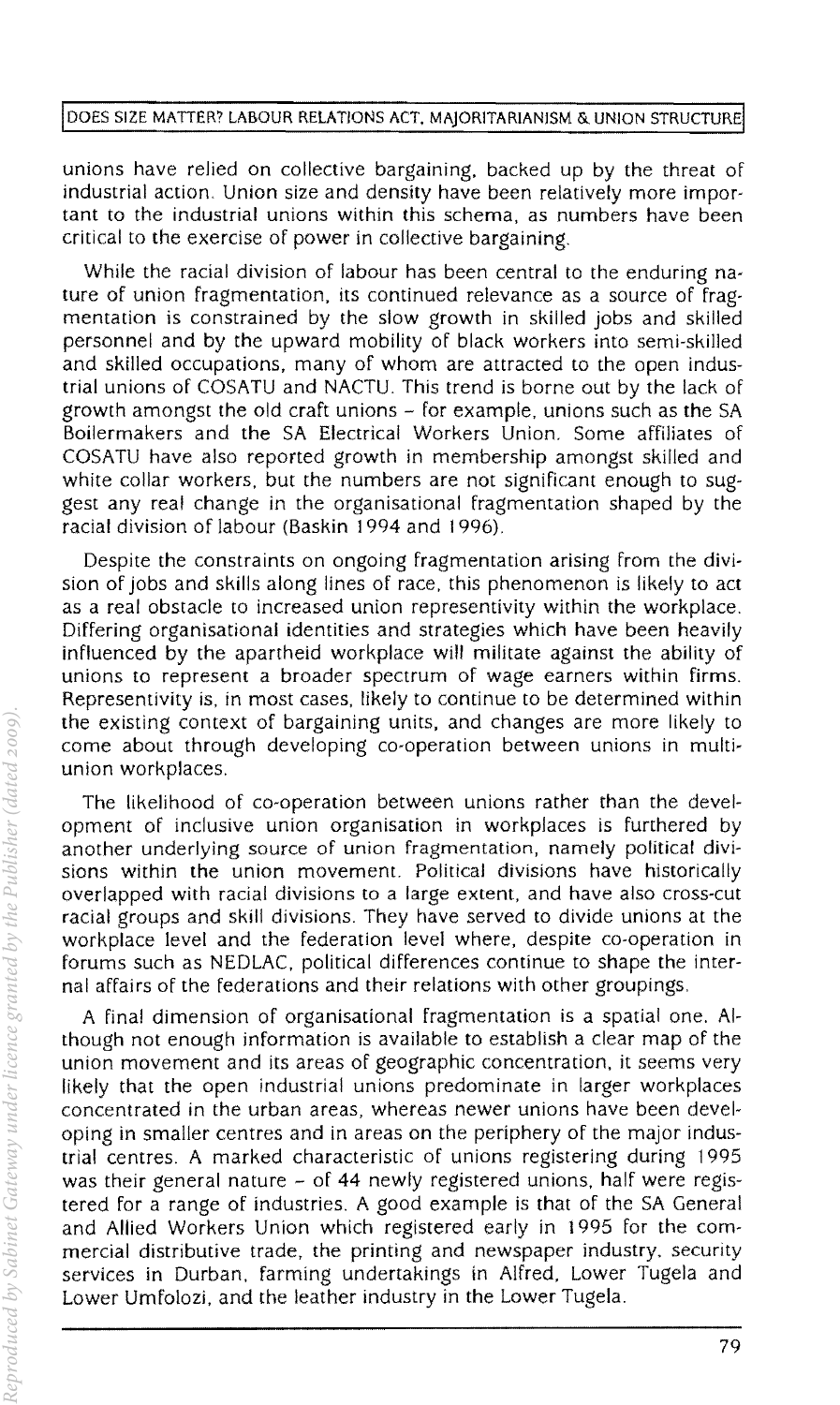|  |  | LAW, DEMOCRACY & DEVELOPMENT |  |
|--|--|------------------------------|--|
|  |  |                              |  |

If it is the case that the union movement is predominantly concentrated in larger urban centres and in particular industries or occupational groups, then the definition of "workplace" in the LRA could pose an important challenge. As mentioned above, "workplace" may refer to the various operations carried out by an employer and unions may be required to be representative in all these different locations. Multiple operations are more characteristic of the commercial. retail and service sector and existing unions in these sectors may be faced with having to establish an organisational presence in geographic areas where they have not operated previously. The organisational and financial implications of doing so are likely to pose severe problems for many unions and it is also likely that the larger unions will face stiff competition from recently established unions in these smaller centres. Even in cases where large, established unions are able to determine bargaining arrangements through collective agreements. rather than by reference to the LRA. a problem of competition from other unions may. nevertheless, become more pronounced. as will the demands from wage earners whose conditions become affected by agreements set in more centralised forums.

The above aspects of union fragmentation - the racial division of labour, political differences and the problem of spatial coverage  $-$  all pose problems for the changes to union structure envisaged by the LRA. But it seems clear that the larger unions. which are better resourced and hence in a position to be more responsive to members' needs. will be best placed to respond to the Challenges posed to union structure. This is not. however, to imply that smaller unions are not desirable or that they cannot be effective in relation to their members' interests. Quite the contrary: there may be a clear logic to the organisational and administrative effectiveness of smaller unions in certain areas and for certain categories of wage earner. As long as unions are able to articulate their membership interests. are powerful enough to satisfy some of these interests and allow involvement in decision-making. then size is not necessarily relevant to their effectiveness.

# **7 CONCLUSION**

Until the early 1980s. South African labour legislation adopted a highly interventionist approach to the question of union recognition and the organisational forms that unions should assume  $-$  at least in terms of whom they were able to represent. Since the early 1980s, this practice changed to allow for statutory recognition of non-racial unions. But the changes to labour legislation in the post-Wiehahn period contained no clear policy regarding issues of union structure and the result has been a continued proliferation of unions. many of which may well be in a position to claim representativeness only in relation to particular racial or occupational groups.

The LRA opts for a flexible approach to union structure. allowing for a continuation of the status *quo* via collective agreements. and relies on a notion of representivity which may be used to decide on access to the rights contained therein.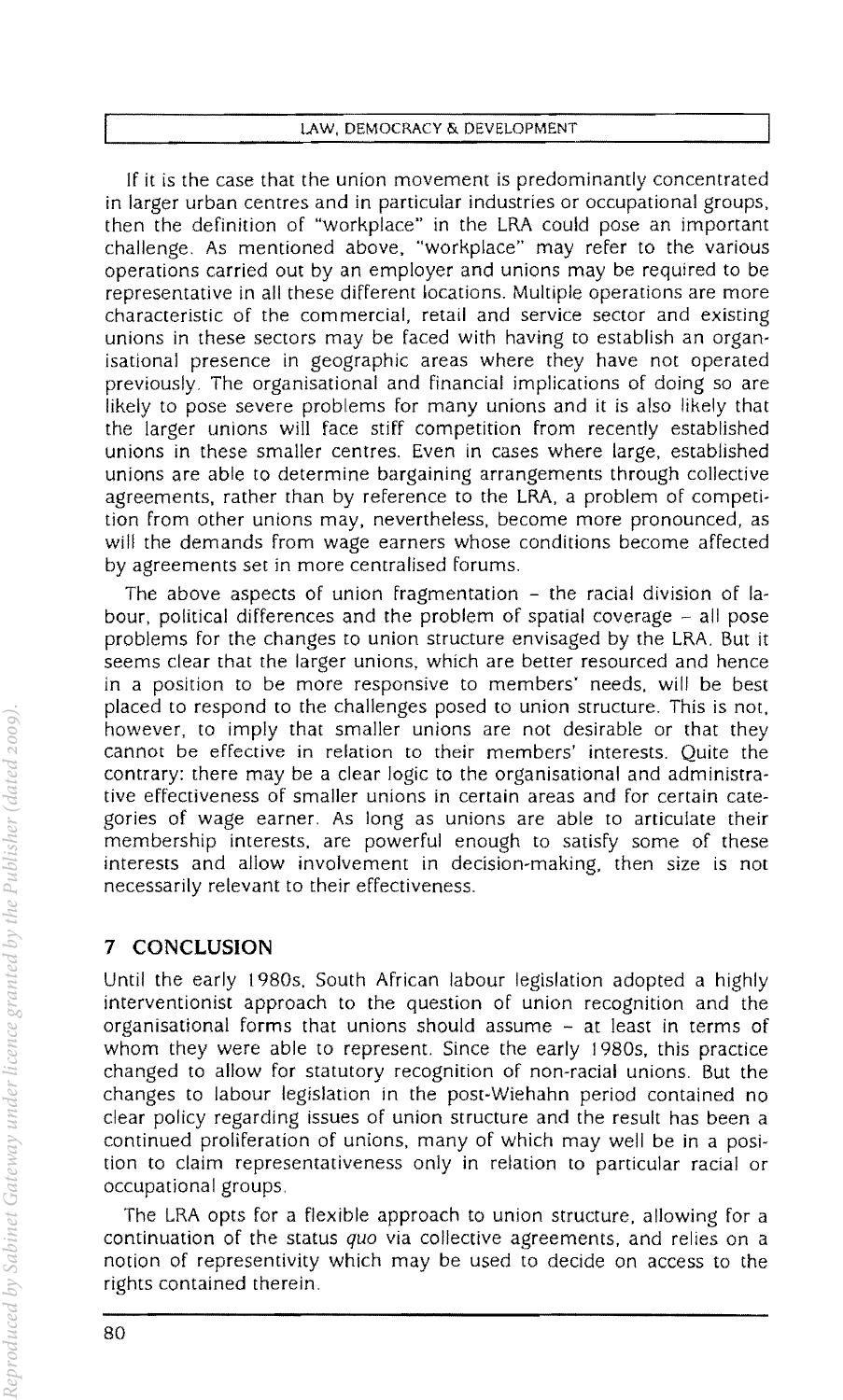Representivity as related to a broader range of employees in firms and to the various operations of employers may be desirable in theory, but does not bear much relation to the way in which the structure of unions has evolved in the SA labour movement, particularly as regards the range of employees covered by union organisation. Furthermore, the practical implication of this is likely to be a privileging of larger unions. To the extent that this development corresponds to a more effective representation of the interests of wage earners, it is clearly to be welcomed. But it would be detrimental to existing unions and emerging unions if decisions about organisational rights are made purely on administrative grounds, that is, in relation to possible costs to employers of having to deal with more than one union, or on the assumption that small unions are necessarily ineffective.

Change in union structure is inevitably a gradual and evolving process which is influenced, in part, by legislative change. It is also influenced by change in the structure of collective bargaining and, very importantly, by the choices that unions make in order to pursue their goals. While some unions may choose to broaden their representativeness, they will undoubtedly face organisational, political and cultural constraints in moving from their present style of organisation to one that is able to represent a more diverse range of interests. A change to majoritarian unionism, as enVisaged by the LRA, is thus unlikely to come about in the short term. What is more likely is that the LRA may serve to strengthen union cooperation within the new institutional structures: bargaining and statutory councils and workplace forums. In an industrial relations and bargaining environment that is becoming more competitive and more constrained by economic pressures, there are likely to be greater incentives for interunion co-operation and coalition-building at workplace, sectoral and national levels. Some increase in union merger activity may result from such a trend. But whether it will lead to a shift away from the old lines of political and occupational demarcation that characterise the South African union movement, remains to be seen.

| <b>YEAR</b> | <b>NUMBER OF UNIONS</b> | <b>NUMBER OF FEDERATIONS</b> |
|-------------|-------------------------|------------------------------|
| 1980        | 188                     | 11                           |
| 1981        | 200                     | 11                           |
| 1982        | 199                     | 13                           |
| 1983        | 194                     | 13                           |
| 1984        | 193                     | 12                           |
| 1985        | 196                     | 12                           |
| 1986        | 195                     | 11                           |
| 1987        | 205                     | 11                           |
| 1988        | 209                     | 10                           |
| 1989        | 212                     | 10                           |
| 1990        | 198                     | 10                           |
| 1991        | 195                     | 7                            |
| 1992        | 195                     | 11                           |
| 1993        | 201                     | 8                            |
| 1994        | 213                     | 9                            |
| 1995        | 248                     | 11                           |

TABLE 1; Number of Trade Unions and Federations 1980-1995